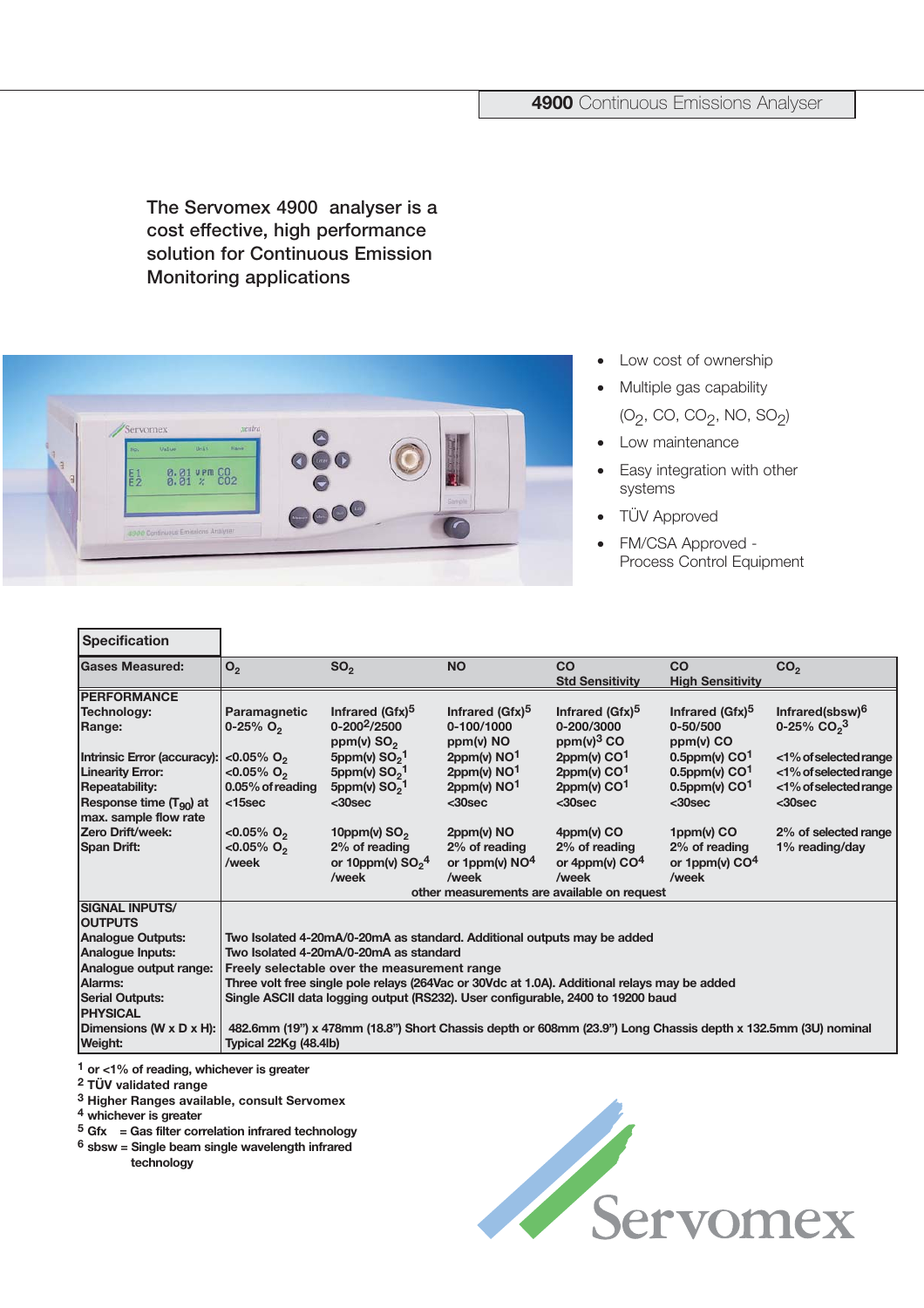## **Operating** Environment

Temperature: Operating: 5°C to 45°C/41°F to 113°F Storage: -20°C to 60°C/-4°F to 140°F Atmospheric Pressure: 11 to 18psia/79 to 124 kPaa (for operation up to 2000m altitude.) Warm Up Time typically 1 hour from ambient (20°C) Relative Humidity: 10-90% RH, non-condensing

## **Sample** Gas

| Maximum Temperature: | 60°C                                                      |
|----------------------|-----------------------------------------------------------|
| Dew Point:           | 5°C/9°F below minimum ambient                             |
| Condition:           | Oil free, non-corrosive, non-condensing,<br>non-flammable |
| Particulates:        | $<1$ µm                                                   |
| Pressure:            | Sample Pressure externally regulated to                   |
|                      | typically <1psig to provide specified flow<br>rate.       |
| Flow Rate:           | 500-1500ml/min.                                           |
| Gas Connection:      | Inlet 1/8" NPT female                                     |
|                      | Outlet 1/4" NPT female                                    |

### **Power** Supply

85 to 132Vac, 47 to 62Hz (350VA) maximum 170 to 264Vac, 47 to 62Hz (350VA) maximum

# **Sample Wetted Materials**

|                                | Analyser fitted with   |                                                  |              |  |  |
|--------------------------------|------------------------|--------------------------------------------------|--------------|--|--|
| Sample Wetted                  | O <sub>2</sub> Control | SO <sub>2</sub> , NO, CO CO <sub>2</sub> percent |              |  |  |
| <b>Materials</b>               | Sensor                 | <b>Trace Sensors</b>                             | Sensor       |  |  |
| Stainless Steel 303            | v                      |                                                  |              |  |  |
| Stainless Steel 316            | ✓                      | ✓                                                | $\mathbf{v}$ |  |  |
| Viton                          | v                      | ✓                                                | V            |  |  |
| Polypropylene                  | V                      | ✓                                                |              |  |  |
| <b>Borosilicate Glass</b>      | v                      |                                                  |              |  |  |
| Platinum                       | V                      |                                                  |              |  |  |
| Platinum Iridium Alloy         | v                      |                                                  |              |  |  |
| <b>Electroless Nickel</b>      | $\mathbf{v}$           |                                                  |              |  |  |
| Gold                           |                        | v                                                |              |  |  |
| Calcium Fluoride               |                        | v                                                |              |  |  |
| Nickel                         |                        | ✓                                                |              |  |  |
| Sapphire                       |                        |                                                  | v            |  |  |
| Epoxy Resin                    |                        |                                                  |              |  |  |
| Nylon                          |                        |                                                  |              |  |  |
| <b>Flowmeter Option</b>        |                        |                                                  |              |  |  |
| <b>Borosilicate Glass</b>      | v                      |                                                  | v            |  |  |
| Duralumin                      |                        |                                                  |              |  |  |
| <b>Needle Valves Option</b>    |                        |                                                  |              |  |  |
| <b>Brass</b>                   | V                      | V                                                | ✓            |  |  |
| <b>Fomblin Grease</b>          |                        | ✓                                                |              |  |  |
| Flow Alarm Option              |                        |                                                  |              |  |  |
| Glass                          | v                      | v                                                | v            |  |  |
| Nylon                          | V                      | $\mathbf{v}$                                     | $\mathbf{v}$ |  |  |
| Silicon Rubber                 | v                      | v                                                | v            |  |  |
| Aluminium                      | v                      | ✓                                                |              |  |  |
| <b>Internal Autocal Option</b> |                        |                                                  |              |  |  |
| Aluminium                      | v                      | v                                                | v            |  |  |
| <b>PVDF</b>                    |                        |                                                  |              |  |  |
| <b>Internal Filter Option</b>  |                        |                                                  |              |  |  |
| Polycarbonate                  |                        |                                                  |              |  |  |
| <b>Glass Fibre</b>             |                        |                                                  |              |  |  |



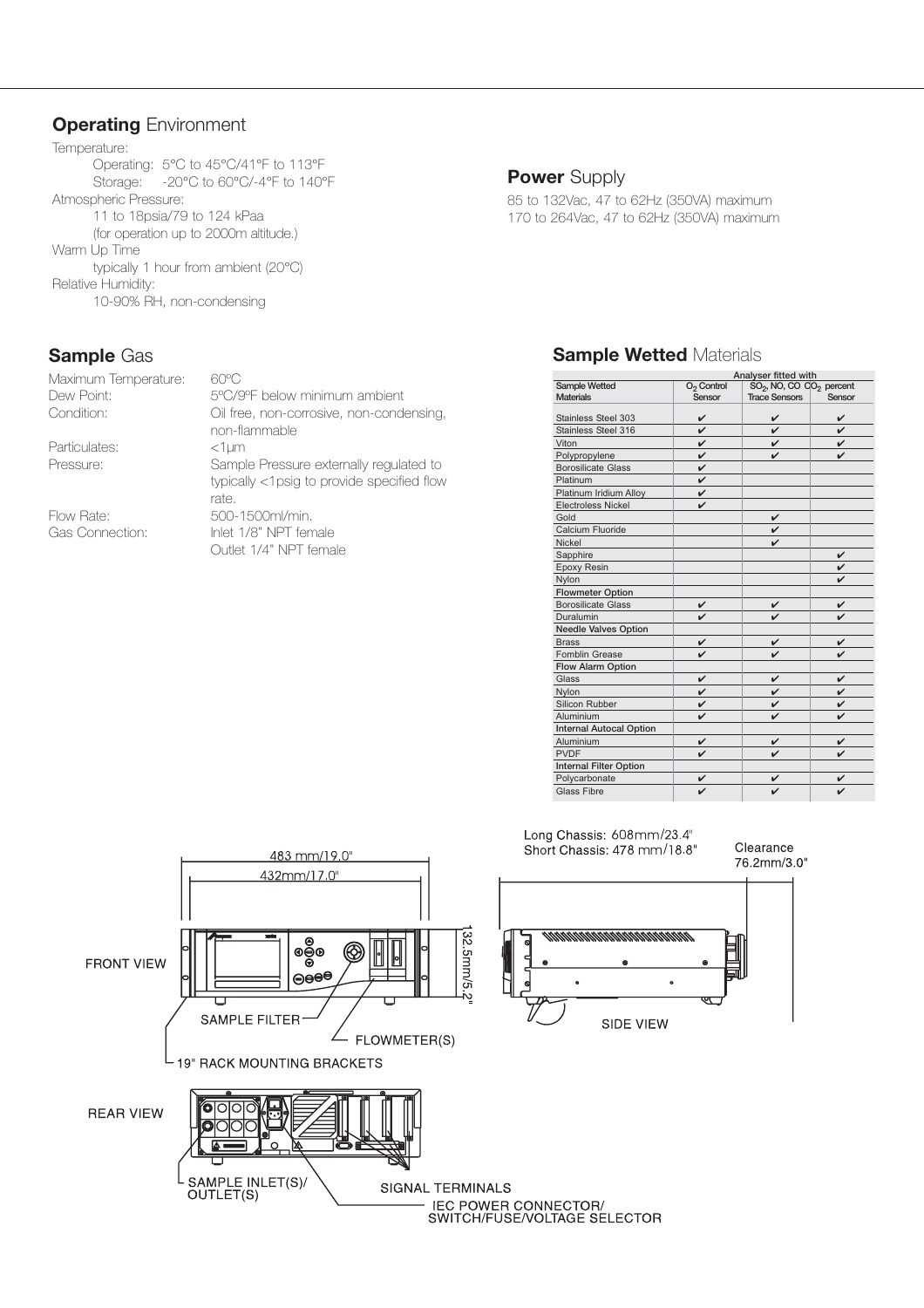#### **EC Directive** Compliance

The 4900 analyser complies with the Low Voltage Directive 73/23/EEC and the EMC Directive 89/336/EEC (as amended by Directive 92/31/EEC), both as amended by Directive 93/68/EEC.

It conforms to the following harmonised European standards for product safety and electromagnetic compatibility:

EN 61010-1: Safety requirements for electrical equipment for measurement, control and laboratory use.

EN 61326-1: Electrical equipment for measurement, control and laboratory use - EMC requirements (All induced errors are less than the intrinsic error).

This product is rated for "Installation Category II" in accordance with IEC 664.

This product is rated for "Pollution Degree 2" in accordance with IEC 664.

| <b>Performance</b> Specification Continued                                         |                                             |                                                                                                                                                       |                                                                                                  |                                                                                                                                      |                                                                                                                             |                                                               |
|------------------------------------------------------------------------------------|---------------------------------------------|-------------------------------------------------------------------------------------------------------------------------------------------------------|--------------------------------------------------------------------------------------------------|--------------------------------------------------------------------------------------------------------------------------------------|-----------------------------------------------------------------------------------------------------------------------------|---------------------------------------------------------------|
| <b>Gases Measured:</b>                                                             | O <sub>2</sub>                              | SO <sub>2</sub>                                                                                                                                       | <b>NO</b>                                                                                        | CO<br><b>Std. Sensitivity</b>                                                                                                        | CO<br><b>High Sensitivity</b>                                                                                               | CO <sub>2</sub>                                               |
| Recommended<br>minimum<br>output range:                                            | $0 - 5%$ O <sub>2</sub>                     | 0-500ppm(v) SO <sub>2</sub> 0-100ppm(v) NO                                                                                                            |                                                                                                  | $0-200$ ppm(v) CO                                                                                                                    | $0-50$ ppm(v) CO                                                                                                            | 80% of<br>selected range                                      |
| <b>Output fluctuation:</b><br>(peak to peak noise)                                 | $< 0.01\%$ O <sub>2</sub>                   | 1% of reading<br>or 5ppm(v) $SO21$                                                                                                                    | 1% of reading<br>or 2ppm(v) NO <sup>1</sup>                                                      | 1% of reading<br>or $2ppm(v)$ CO <sup>1</sup>                                                                                        | 1% of reading<br>or 0.5ppm(v) $CO1$ or 0.5% of                                                                              | 1% of reading<br>selected range                               |
| Cross sensitivity <sup>2, 4</sup> : 20% CO <sub>2</sub> will<br>(zero on nitrogen) | have an effect<br>of 0.06%O <sub>2</sub>    | $20\%$ CO <sub>2</sub> will<br>have an effect<br>of 5ppm(v) $SO2$<br>0.5% $H2O$ will<br>have an effect<br>of -15ppm(v) SO <sub>2</sub> of -2ppm(v) NO | 20% CO <sub>2</sub> will<br>have an effect<br>of 2ppm(v) NO<br>0.5% $H2O$ will<br>have an effect | 20% CO <sub>2</sub> will<br>have an effect<br>of 2ppm(v) CO<br>$2\%$ H <sub>2</sub> O will<br>have an effect<br>of $0.5$ ppm $(v)CO$ | 20% $CO2$ will<br>have an effect<br>of 1ppm(v) CO<br>$2\%$ H <sub>2</sub> O will<br>have an effect<br>of $0.5$ ppm $(v)$ CO | No effects                                                    |
| <b>Ambient pressure:</b><br>coefficient<br>(per 1% change in<br>vent pressure      | 1% of reading                               | 0.75% of reading 0.3% of reading                                                                                                                      |                                                                                                  |                                                                                                                                      | 0.25% of reading 0.25% of reading $\langle 2\%$ of reading                                                                  |                                                               |
| Ambient<br>temperature<br>coefficient<br>(per 10 $\degree$ C/18 $\degree$ F)       | 1% of reading<br>or 0.1% $O_2$ <sup>1</sup> | 3% of reading<br>or 15ppm(v) $SO2$ <sup>1</sup> or 3 ppm(v) NO <sup>1</sup>                                                                           | 3% of reading                                                                                    | 3% of reading<br>or 4 ppm(v) $CO1$                                                                                                   | 3% of reading<br>or 1 ppm(v) $CO1$                                                                                          | 2% of reading<br>or $1\%$ of<br>selected range <sup>1</sup>   |
| Sample flow effect:<br>for analyser flow<br>rate 500-1500ml/min                    | or 0.1% O <sub>2</sub> <sup>1</sup>         | $\langle 1\%$ of reading $\langle 1\%$ of reading $\langle 1\%$ of reading<br>or 5 ppm(v) SO <sub>2</sub> or 2 ppm(v) NO                              |                                                                                                  | $<$ 1% of reading<br>or $2$ ppm(v) $CO$                                                                                              | $<$ 1% of reading<br>$0.5$ ppm(v) CO                                                                                        | <3% of reading<br>or $1.5%$ of<br>selected range <sup>1</sup> |

**1whichever is the larger 2 normal sign shown, effects can be positive or negative (same magnitude)**

**3 per 1% change in analyser vent pressure. 4 Data quoted for flue gas applications. For other applications refer to Servomex.**

**The performance specification has been written, and verified, in accordance with the International standard IEC 1207-1:1994 "Expression of performance of gas analysers".**